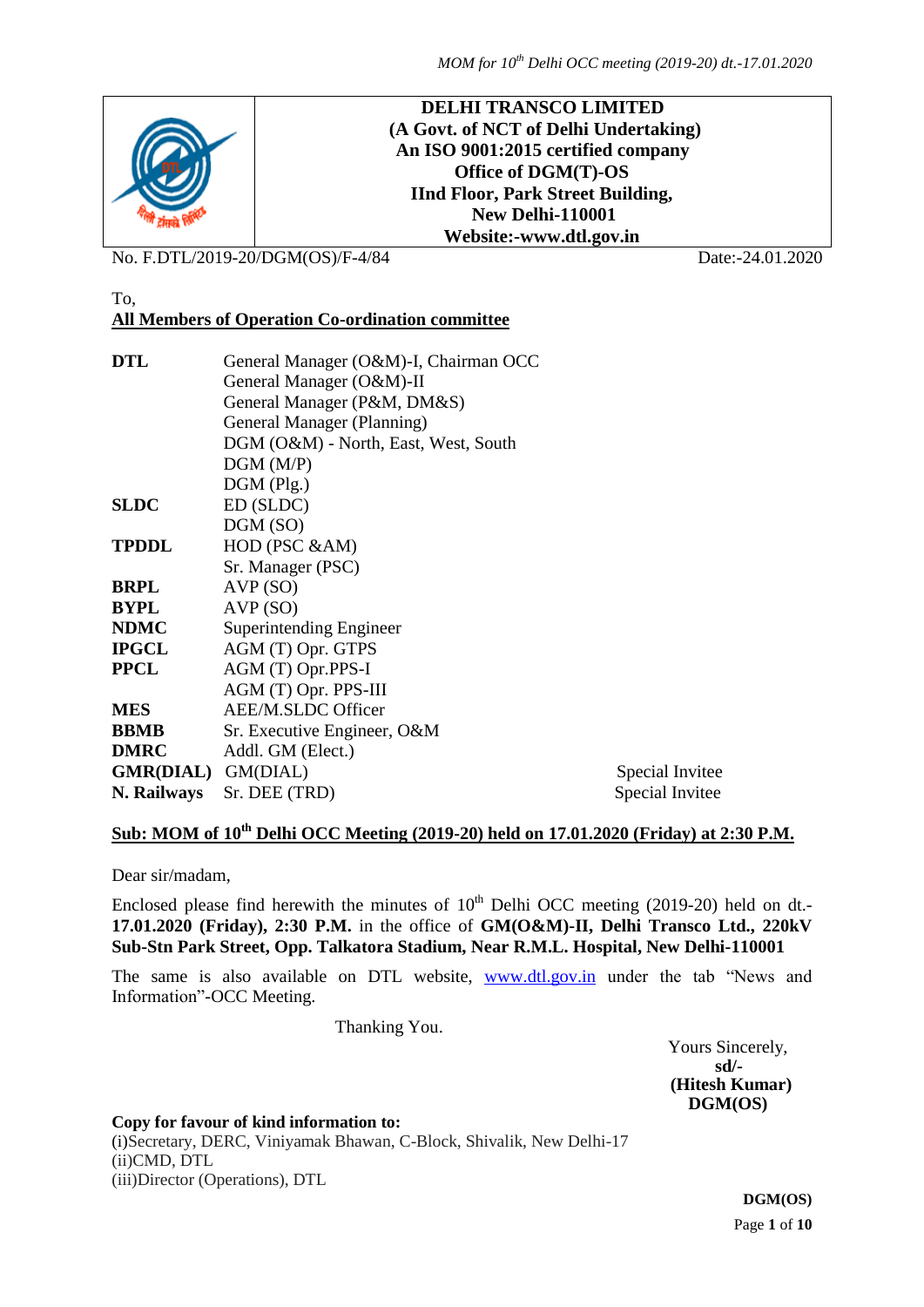# **1. Confirmation of the minutes of 9 th Delhi OCC meeting (2019-20) held on 20.12.2019.**

The  $9<sup>th</sup>$  Delhi OCC meeting (2019-20) was held on 20.12.2019 with the agenda circulated vide letter dt: 18.12.2019. The Minutes of the aforesaid OCC meeting were issued on 02.02.2020 and uploaded on DTL website.

TPDDL Requested to amend **On table agenda no. (3) in MOM of 9th Delhi OCC meeting** wherein TPDDL need CB status of all 66/33 kV feeders including transformer incomers at specific DTL substations.

OCC agreed for above and agenda no. (3) amended as under:

**TPDDL requested DTL to provide status of Circuit breakers of 66/33 kV level feeders including transformer incomers at specific DTL substations. Regarding this, DTL agreed to allow the same & requested to TPDDL to provide the specific locations.** 

**OCC confirmed the MOM of 9th Delhi OCC meeting of Dec-2019.**

# **2. DTL AGENDA:**

### **2.1 Proposed planned shutdowns of O&M, DTL for the month of February-2020.**

DTL O&M deptt. has proposed the planned shutdowns for the month of February-2020.

**(i) All the proposed shutdowns were approved subjected to real time condition (Keeping in view of lean period for load demand in Delhi System network).** 

**(ii) OCC advised that no shutdowns will be availed during Delhi Assembly Elections (i.e. on 08.02.2020 & 11.02.2020) to maintain uninterrupted power supply in Delhi network.** 

**(iii) NDMC requested to avail the shutdowns in NDMC related feeders preferably on Saturday/ Sunday after commencement of parliamentary budget session i.e. 11.02.2020.**

# **3. BRPL AGENDA:**

### **3.1 Handing over of 33kV feeders/ Ckts to other Discoms maintained by BRPL grids**

The below mentioned 33kV feeders are feeding the area of stated Discoms & it is maintained by BRPL grids.

### **(a) NDMC:**

- **1.** 33kV Ridge Valley to AIIMS "T" Off Kidwai Nagar.
- **2.** 33kV Kilori to AIIMS
- **3.** 33kV Sirifort to AIIMS

These feeders are feeding the NDMC area and maintained by BRPL.

# **(b) MES:**

- **1.** Ridge Valley to Khyber Line Ckt 1 & 2.
- **(i)** These feeders are feeding the MES area and maintained by BRPL.
- **(ii)** In the recent past these feeders have been converted to underground feeders but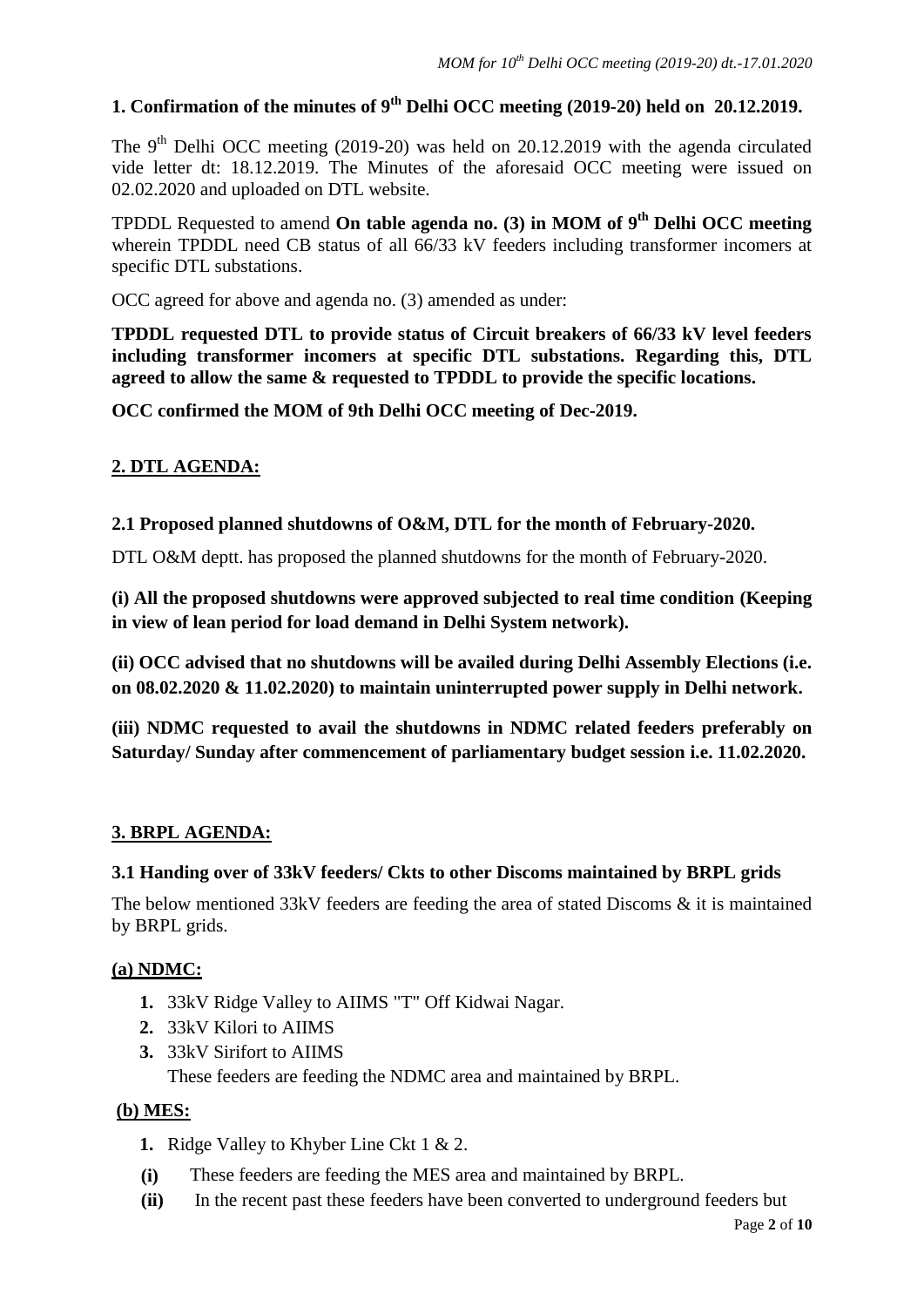subsequently encroached upon by NHAI by constructing drain over the cable.

**(iii)** We have written couple of letters to MES that we will not be able to maintain these cables and henceforth these should be maintained by MES.

Over the past many years BRPL is maintaining these feeders and incurring maintenance cost for repairing these feeders whenever it gets faulty.

BRPL requested to NDMC  $& MES$  to take over these feeders and maintain at their end.

# **OCC deliberated and advised BRPL to call a separate meeting with NDMC and MES planning department to resolve this issue. If required, this matter may be put up before Delhi Steering committee.**

### **(Action by BRPL)**

### **3.2 Improvement in data connectivity between DTL grid stations and BRPL SCADA**

Due to recent amendments in DSM regulation (Amendment  $4<sup>th</sup>$  and  $5<sup>th</sup>$ ) applicable from 01.01.2019, we need to maintain accurate power scheduling. For this SCADA data is an important tool.

For this we need to establish strong communication system.

**(i)** It is proposed to establish Secondary link (RF) to increase the reliability and availability of communication between grid and SCADA control center. The secondary link is expected to improve the data connectivity issues and hence reduce the gaps between SCADA drawl data and ABT meter data. RF link shall be deployed though installation of towers at the DTL grid sub-stations.

**(ii)** Installation of FRTU along with IT rack at following locations.

- 1. 220 kV RK Puram
- 2. 220kV PPK-3
- 3. 400/220kV Mundka
- 4. 220kV IP
- 5. 220kV DIAL etc

**(iii)** Dedicated Port for BRPL to ensure reliable communication of data through ICCP.

BRPL requested to DTL/SLDC to allow and give necessary permission for reliable communication establishment.

**OCC deliberated this matter and requested DTL to convene a meeting with BRPL to explore/ consider the possibilities for establishment of better communication system with BRPL.** 

**(Action by BRPL & DTL)**

### **4. BYPL Agenda**

### **4.1 Change in CT ratio at Rohtak Road Grid of TPDDL**

BYPL requested to increase the ratio of CT at Rohtak Road Grid (TPDDL) from 400 Amps to 800 Amps for utilizing the full capacity of 33 kV DMS CKT during summer season.

**During deliberation of this issue, TPDDL shown its limitation in modification of CT ratio because of load constraints at Rohtak Road Grid. In view of this,**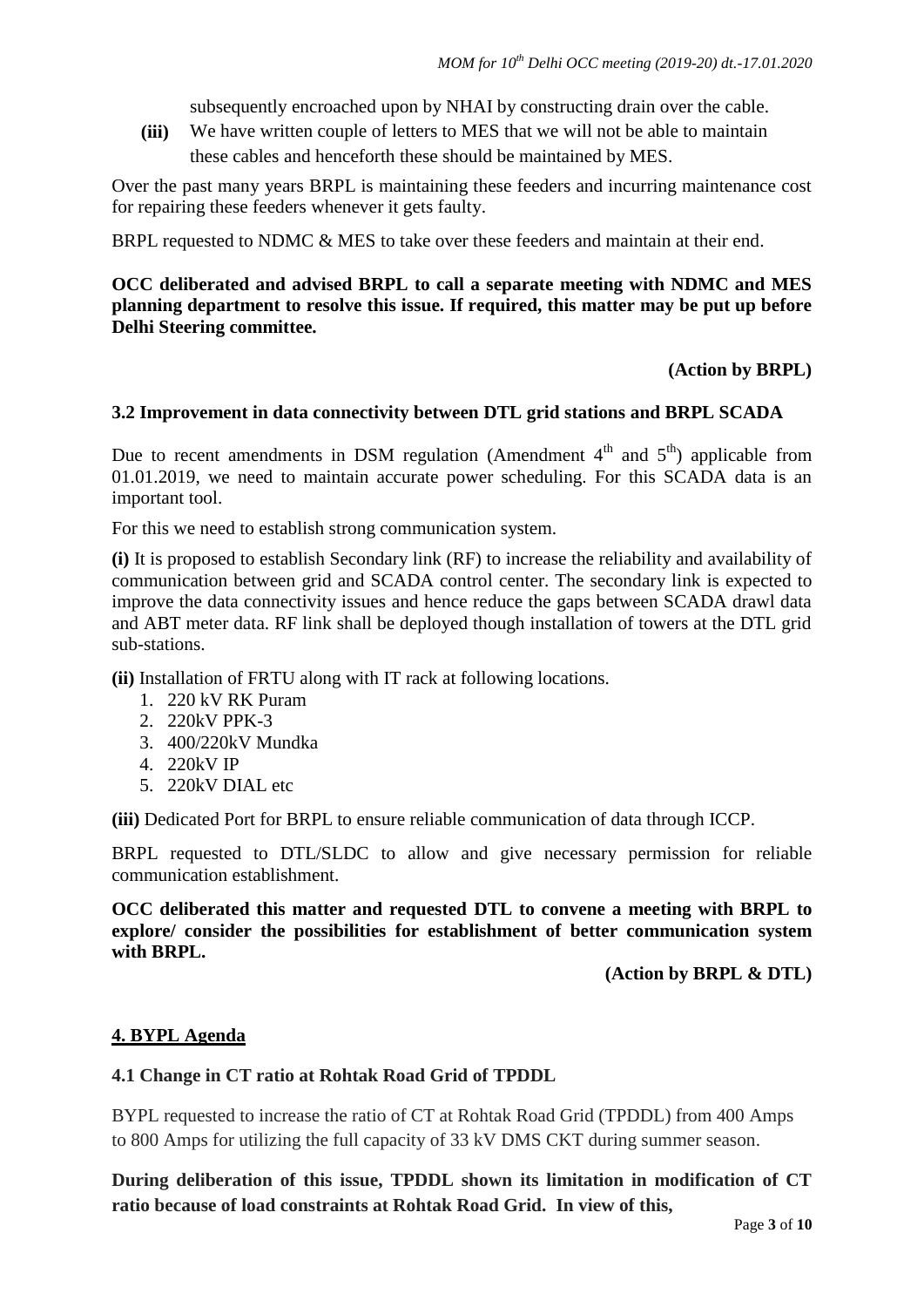**(i) OCC suggested BYPL to implement SPS protection system in 33kV DMS Grid to maintain uninterrupted supply in essential feeders during excessive load on 33kV DMS Ckt.** 

**(ii) OCC requested TPDDL to explore the possibilities of keeping O/C setting of 33kV DMS Ckt at 120% of CTR (If, CT's rating/ specifications allows for it).**

# **(Action by BYPL & TPDDL)**

# **4.2 Allocation of 33kV Pandav Nagar Ckt bay to BYPL from DMS grid.**

To meet the summer exigency, It is requested that the underutilized 33kV Pandav Nagar Ckt. from DMS Grid presently allocated to TPDDL may be re-allocated to BYPL so that newly proposed 33 kV feeder from 220kV Dev Nagar may be connected with DMS Grid at this bay location.

# **OCC advised to put up this agenda in Delhi Steering Committee meeting.**

### **5. Long/Recent Outage/Breakdown of Elements in Delhi power system.**

Members may update the latest status of following Long/Recent Outage/Breakdowns of elements in Delhi Power system as under:

| S.N              | <b>Element's Name</b>                                                | Discom/<br><b>DTL</b> | Date and<br><b>Time</b><br>of<br>outage | Status of outage as on 17.01.2020                                                                                                                                                                                                                                             |
|------------------|----------------------------------------------------------------------|-----------------------|-----------------------------------------|-------------------------------------------------------------------------------------------------------------------------------------------------------------------------------------------------------------------------------------------------------------------------------|
| 1.               | 66kV PARK STREET - RIDGE<br><b>VALLEY CKT.-I</b>                     | <b>BRPL</b>           | 01.06.2019                              | 'Y' PH. CABLE FAULTY. BRPL informed<br>that this cable is outlived and contains<br>multiple faults in this cable. RC permit<br>from PWD/NDMC is still awaited due to<br>Republic Day celebration activities. OCC<br>advised BRPL to expedite to revive this<br>faulty feeder. |
| $\overline{2}$ . | 33kV<br><b>RIDGE</b><br><b>VALLEY</b><br><b>KHEBAR LANE CKT.-II</b>  | <b>BRPL</b>           | 01.06.2019                              | 'Y' PH. Single CABLE FAULTY. Work is<br>held up due to NHAI related works. OCC<br>advised to expedite to revive this faulty<br>feeder.                                                                                                                                        |
| 3.               | 33kV<br><b>ROAD</b><br><b>LODHI</b><br><b>EXHIBITION GR. CKT.-II</b> | <b>BRPL</b>           | 03.10.2019                              | 'B'PH. 2ND CABLE FAULTY. BRPL<br>informed that dismantling of cable is<br>under progress for rerouting to 33kV<br>ITPU (new grid).                                                                                                                                            |
| $\overline{4}$ . | 220kV R.K.PURAM - 33kV JNU<br>CKT.                                   | <b>BRPL</b>           | 09.01.2020                              | 'R' PH. CABLE FAULTY. Expected by<br>today itself.                                                                                                                                                                                                                            |
| 5.               | MUNDKA - NANGLOI<br>66kV<br>CKT.                                     | <b>BRPL</b>           | 19.12.2019                              | 'Y' PH. CABLE FAULTY. This circuit was<br>under breakdown since $03.02.19$ & after<br>revival on 12.12.19 it tripped again on<br>19.12.19.                                                                                                                                    |
| 6.               | 220kV PPK-II - 66kV HASTAL<br>$CKT.-II$                              | <b>BRPL</b>           | 02.01.2020                              | 'B' PH. SINGLE CABLE FAULTY. Ckt<br>charged on single cable. <b>Expected by</b><br>24.01.2020.                                                                                                                                                                                |
| 7.               | 33KV<br>PEERA<br><b>GARHI</b><br>MUKHERJEE PARK CKT-II               | <b>BRPL</b>           | 08.10.2019                              | 'Y' PH. SINGLE CABLE FAULTY. The<br>damaged section of U/G 33kV XLPE cable<br>termination at 220kV Peeragarhi will be<br>revived by DTL through GIS O.E.M. The                                                                                                                |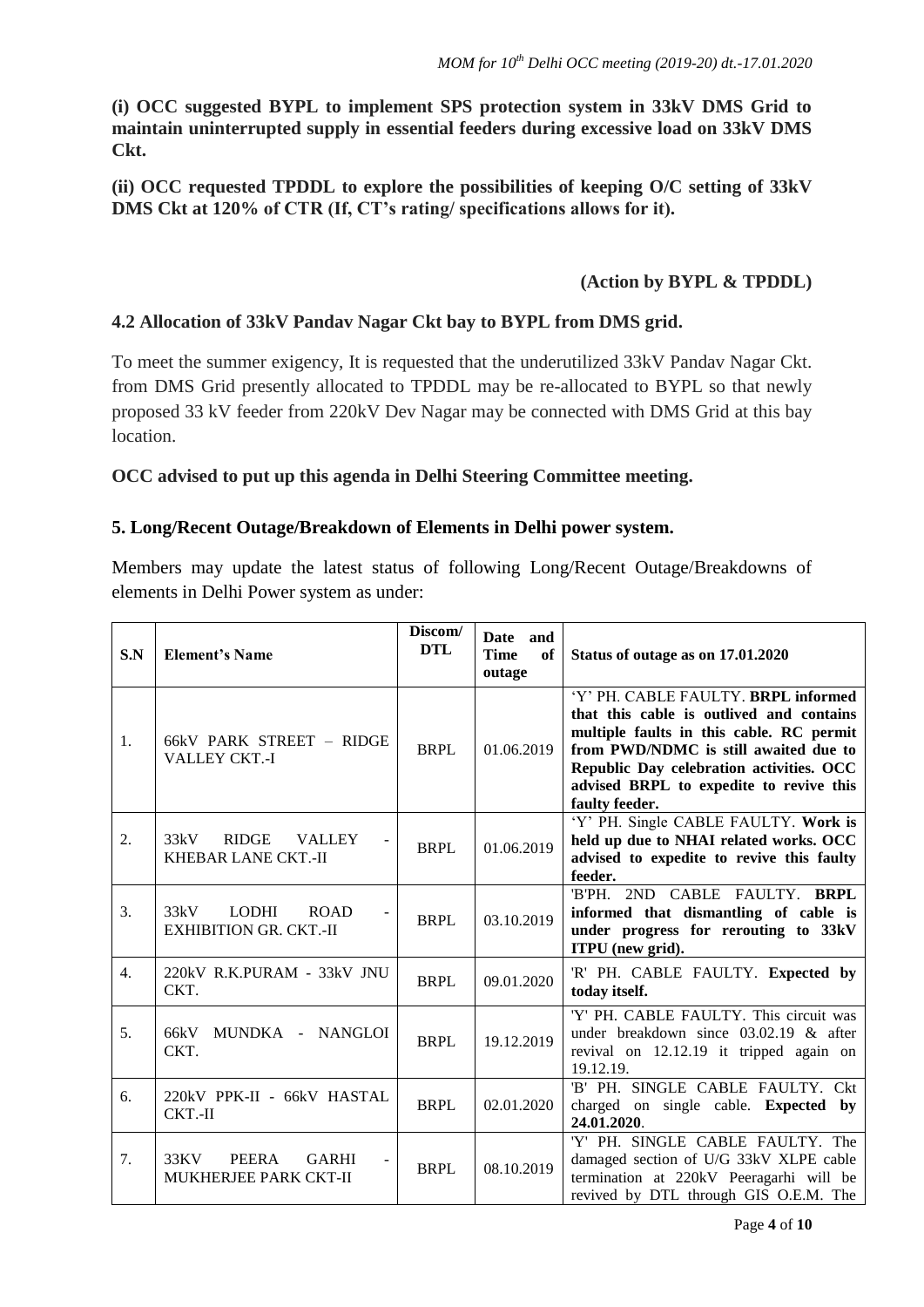|     |                                                                                          |             |            | cost of repairing works to be bear by BRPL.<br>As per DTL, the feeder is expected to<br>revive by 28.02.2020.                                                                             |
|-----|------------------------------------------------------------------------------------------|-------------|------------|-------------------------------------------------------------------------------------------------------------------------------------------------------------------------------------------|
| 8.  | 33kV PEERAGARHI - MADIPUR<br>CKT.                                                        | <b>BRPL</b> | 01.12.2019 | 'R' PH. CABLE FAULTY. Ckt charged.                                                                                                                                                        |
| 9.  | <b>PARSVNATH</b><br>MALL-<br>33kV<br><b>KAILASH</b><br>CKT(1ST<br><b>NAGAR</b><br>CABLE) | <b>BYPL</b> | 15.10.2019 | 'R' PH. CABLE FAULTY. Expected by<br>05.02.2020.                                                                                                                                          |
| 10. | (IP)<br>33kV<br>$-42$<br><b>BAY</b><br><b>CONNAUGHT PLACE)</b>                           | <b>NDMC</b> | 05.01.2020 | 'R'PH. CABLE FAULTY. Approval from<br>PWD is pending. Expected by 31.01.2020.                                                                                                             |
| 11. | 66kV RIDGE VALLEY - BAPU<br>DHAM CKT.                                                    | <b>NDMC</b> | 13.01.2020 | 'Y'PH. CABLE FAULTY. Expected by<br>31.01.2020.                                                                                                                                           |
| 12. | 315 MVA ICT-II at MUNDKA                                                                 | <b>DTL</b>  | 29.09.2019 | DUE TO FIRE, ICT BURNT. ICT taken over<br>process from Mandola is in progress and will<br>take about 2 months after reaching the site.<br>ICT expected to reach at site by<br>28.02.2020. |
| 13. | 220/66kV 160MVA PR.TR.-III AT<br>220kV VASANT KUNJ                                       | <b>DTL</b>  | 26.04.2018 | TRANSFORMER BURNT DUE TO FIRE.<br>TO BE REPLACED. Expected to energize<br>by 28.02.2020.                                                                                                  |
| 14. | GAZIPUR:-<br>220/66/33kV<br>100MVA PR.TR.-I                                              | <b>DTL</b>  | 22.03.2019 | The installation of a new $160MVA$ Tx is<br>under progress. Expected to energize by<br>28.02.2020.                                                                                        |
| 15. | 220/66 kV 100 MVA Tx-III at<br><b>NAJAFGARH</b>                                          | <b>DTL</b>  | 03.10.2019 | Installation of new 160MVA Tx is under<br>progress and Expected to energize by<br>15.02.2020.                                                                                             |
| 16. | 220kV<br>MAHARANI BAGH -<br>LODHI ROAD CKT.-I                                            | <b>DTL</b>  | 20.12.2019 | <b>SHUT</b><br><b>DOWN</b><br><b>FOR</b><br><b>HTLS</b><br>RECONDUCTORING WORK. Expected by<br>15.02.2020.                                                                                |
| 17. | KANJHAWALA :- 20MVA TR.-I                                                                | <b>DTL</b>  | 07.01.2020 | SHUT DOWN FOR<br>OVERHAULING.<br>Expected by 22.01.2020.                                                                                                                                  |

*Note: DTL informed that M/s Schneider is giving a presentation on GIS working/ handling of Cable termination (in the first week of February-2020) at 220kV Peeragarhi S/stn. DTL requested to all interested/ concerned members to attend this presentation.*

# **Additional Agenda**

# **1. SLDC Agenda:-**

# **1.1 Implementation of Automatic Demand Management Scheme by Discoms.**

Refer S.No. 2.2 of 20th GCC MoM wherein NDMC had informed that their software for ADMS has been upgraded and under testing and work is linked with the IPDS project, for which efforts shall be made to complete at the earliest.

**NDMC apprised OCC that the works related to ADMS are under process and expected to be completed by 31.03.2020.**

**(Action by NDMC)**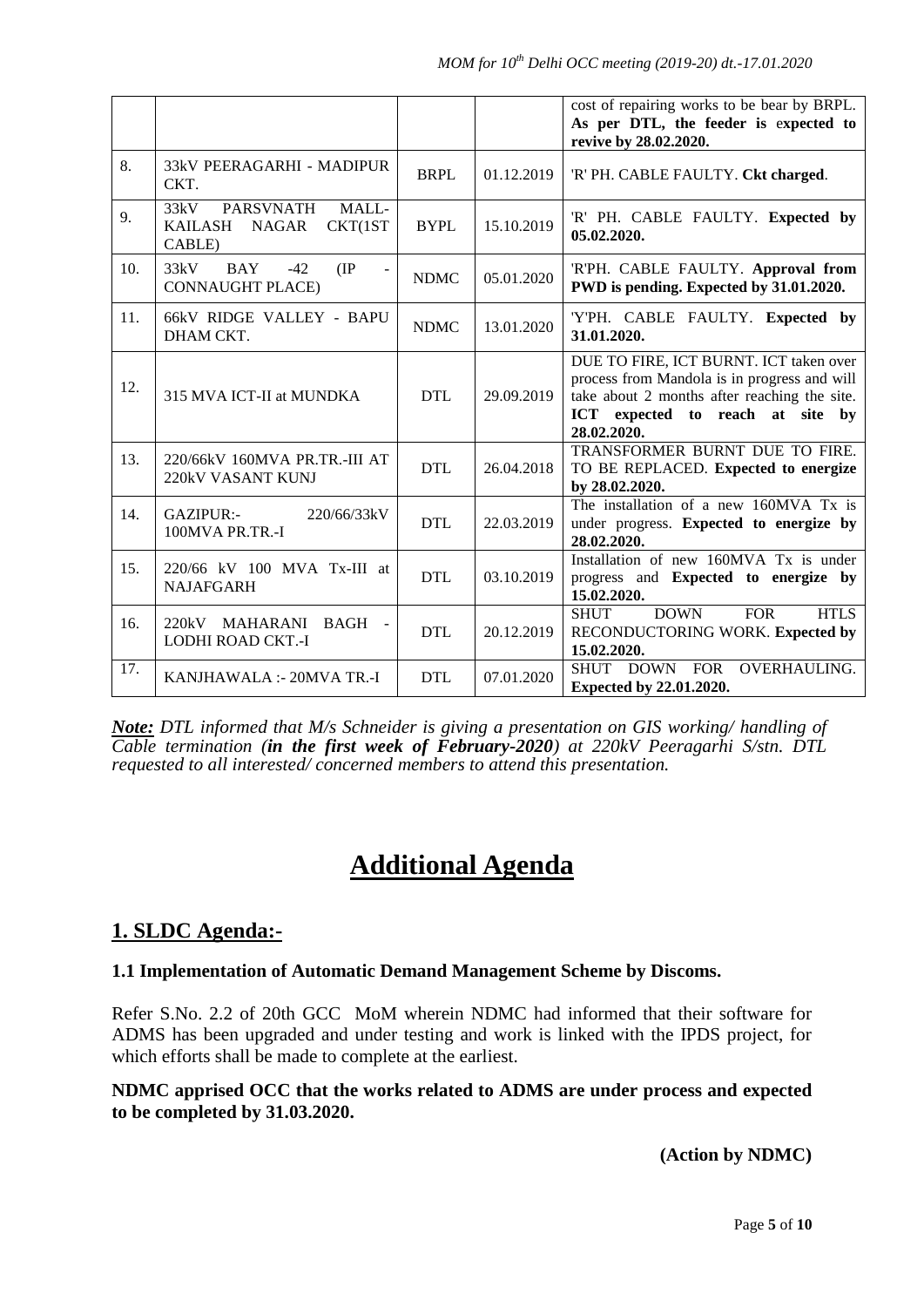# **1.2 Survival of Local Island at GTPS/ Pragati.**

During 20th GCC meeting as per MoM at S.No. 2.4 (9.12) following was discussed:-

"BYPL representative raised the issue of survival and subsequent synchronizing of local islanding at GT/ Pragati.

GCC advised DTL to carry out a joint visit with Discoms and IPGCL/ PPCL to analyze the requirements for sustaining Local Island at GT station". -

The matter was deliberated in the 12th (2018-19) Delhi OCC meeting held on 28.03.2019 and a committee comprising of following members was constituted for carrying out the above desired work at Pragati:-

(i) Sh. Satyendra Prakash, AGM(Elect./C&I), PPS-I, PPCL.

- (ii) Sh. Hitesh Kumar, DGM(OS), DTL.
- (iii) Sh. B.L. Gujar, DGM (Prot.), DTL.
- (iv) Sh. Deepak Kumar, AM(T)-Pragati, DTL.

In 9<sup>th</sup> Delhi OCC meeting (2019-2020), the Committee informed that 220 kV Pragati O&M (DTL) and PPCL will execute the arrangement in consultation with protection department. This scheme is expected to be implemented by 15.01.2020.

# **Regarding this, DTL/ PPCL informed that the execution works are under progress & expected to be completed by 31.01.2020. OCC advised to expedite the works.**

**(Action by DTL & PPCL)** 

# **1.3 High Voltage Operation of the Grid during winter nights.**

The High Voltage issues have been faced in Delhi System. This is because of decrease in demand in recent month especially in night hours. During past winter season, it has been observed high voltage conditions and injection of reactive power to the grid causing heavy penalty in NRPC reactive account.

Following steps were in practice to control the injection of reactive power:

a. Switching off the capacitors at all the Substations of Delhi, but during winter season proper monitoring of the same is yet to be put in place.

b. Transformer taps optimization by DTL and DISCOM.

c. Monitoring of all 400/220kV ICTs and taking actions wherein VAR flows are observed from 220kV to 400kV side. In this respect reactive energy accounts could also be monitored.

d. Opening of lightly loaded transmission cables/ transmission lines keeping reliability in focus.

e. Absorption of reactive power by generating units.

(a) The details of NRPC reactive account from 01.04.19 onwards are as under:

| <b>S. No.</b> | <b>Month-2019</b> | Payable (Approx.) | <b>Receivable Approx.</b> ) |
|---------------|-------------------|-------------------|-----------------------------|
|               | April             | 3.98417           | 2.81436                     |
|               | May               | 19.04866          | 4.72369                     |
|               | June              |                   | 42.7036                     |
|               | July              | 9.95309           | 39.25774                    |

### **(All figures are in Lakhs)**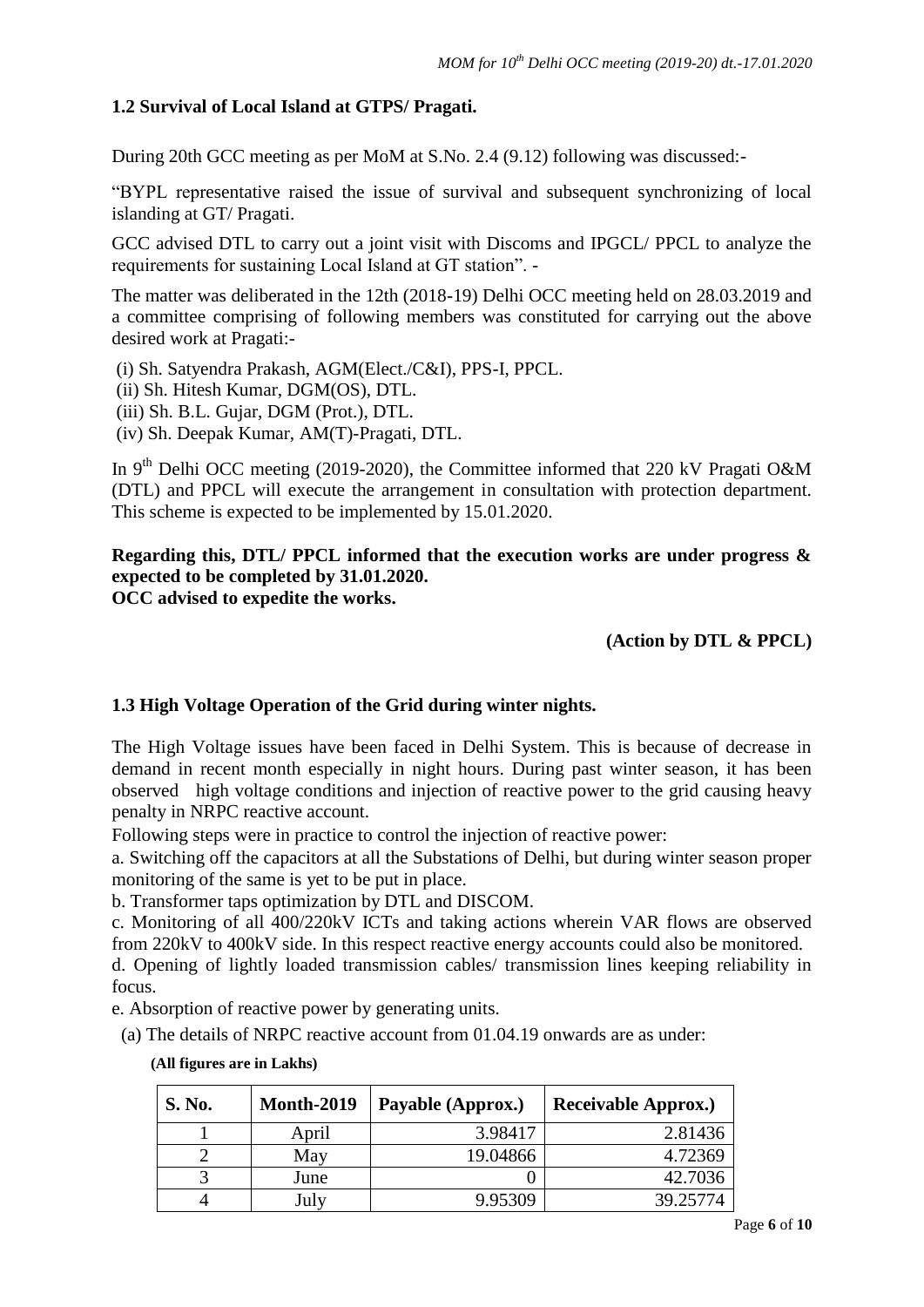| <b>Total</b> |        | 779.69105 | 91.1055 |
|--------------|--------|-----------|---------|
| Õ            | Nov    | 308.35    |         |
| −            | Oct    | 330.368   |         |
| n            | Sept   | 80.84053  | 0.49756 |
|              | August | 27.1466   | 1.10855 |

(b) The details of Reactive energy charges of Delhi DISCOMs for FY 2019-20:

| S.<br>No.      | Month-<br>2019 | <b>Billed Amount (in Rs.)</b> |             |              |             |            |           |  |  |
|----------------|----------------|-------------------------------|-------------|--------------|-------------|------------|-----------|--|--|
| <b>DISCOM</b>  |                | <b>BYPL</b>                   | <b>BRPL</b> | <b>TPDDL</b> | <b>NDMC</b> | <b>MES</b> | <b>NR</b> |  |  |
|                | April          | 1191712                       | 6767136     | 5250900      | 199216      | 234987     | 157804    |  |  |
| $\overline{2}$ | May            | 1254743                       | 2028028     | 1879780      | 241483      | 186963     | 142202    |  |  |
| 3              | June           | 532440                        | 2208118     | 1421653      | 926695      | 315665     | 70151     |  |  |
| $\overline{4}$ | July           | $-137750$                     | 2740645     | 1258528      | 1109467     | 305327     | 93512     |  |  |
| 5              | Aug            | 855776                        | 1889133     | 1504274      | 492767      | 368779     | 106967    |  |  |
| 6              | Sept           | 279473                        | 2083766     | 2090407      | 618613      | 313853     | 113680    |  |  |
|                | Oct            | 2172376                       | 6449528     | 8461519      | 133980      | 151061     | $-3204$   |  |  |
|                | <b>Total</b>   | 61,48,770                     | 2,41,66,354 | 2,18,67,061  | 37,22,221   | 18,76,635  | 6,81,112  |  |  |

The 15 nos. of 220 kV lines were switched off on daily basis at night hours whereas 22 nos. of 66 kV ckts of BRPL & 32 Nos of 66 kV and 33 kV ckts of BYPL were also opened.

**As depicted above reactive penalties on DISCOMs, OCC requested to DISCOMs to find ways to limit reactive power injection in system and consider the installation of shunt reactors in their respective areas.**

**OCC requested to DTL to expedite the installation of Reactors as suggested by CEA.**

**OCC advised to call DMRC in next OCC for feasibility of switching of U/G cables in DMRC system to maintain voltage profile in certain areas.**

# **(Action by DISCOMs, DTL & DMRC)**

# **2. DTL Agenda:-**

# **2.1 Shutdown of 100 MVA-II at 220 kV S/Stn Najafgarh**

It is submitted that as a part of summer action plan 2020, 02 nos. 100MVA 220/66 kV Power transformers are to be replaced with 160MVA power transformer at 220/66 kV Najafgarh by 31<sup>st</sup> March 2020. Augmentation work of one no. 100MVA Power Transformer -III is already under progress at 220/66 kV Najafgarh and it is likely to be commissioned by Mid Feb 2020. In order to meet the above target of commissioning of both transformers by March 2020, shutdown Proposal of 100 MVA transformer-II was put up before OCC on 20.12.2019 and same was also approved by OCC with effect from 05.01.2020. However, in real time, system operation SLDC refused the shutdown as BRPL failed to shift the load from 220/66 kV Najafgarh S/stn due to constraints at their end. It was informed by BRPL vide e-mail dated: 06.01.2020 that they have following constraints in providing this shutdown: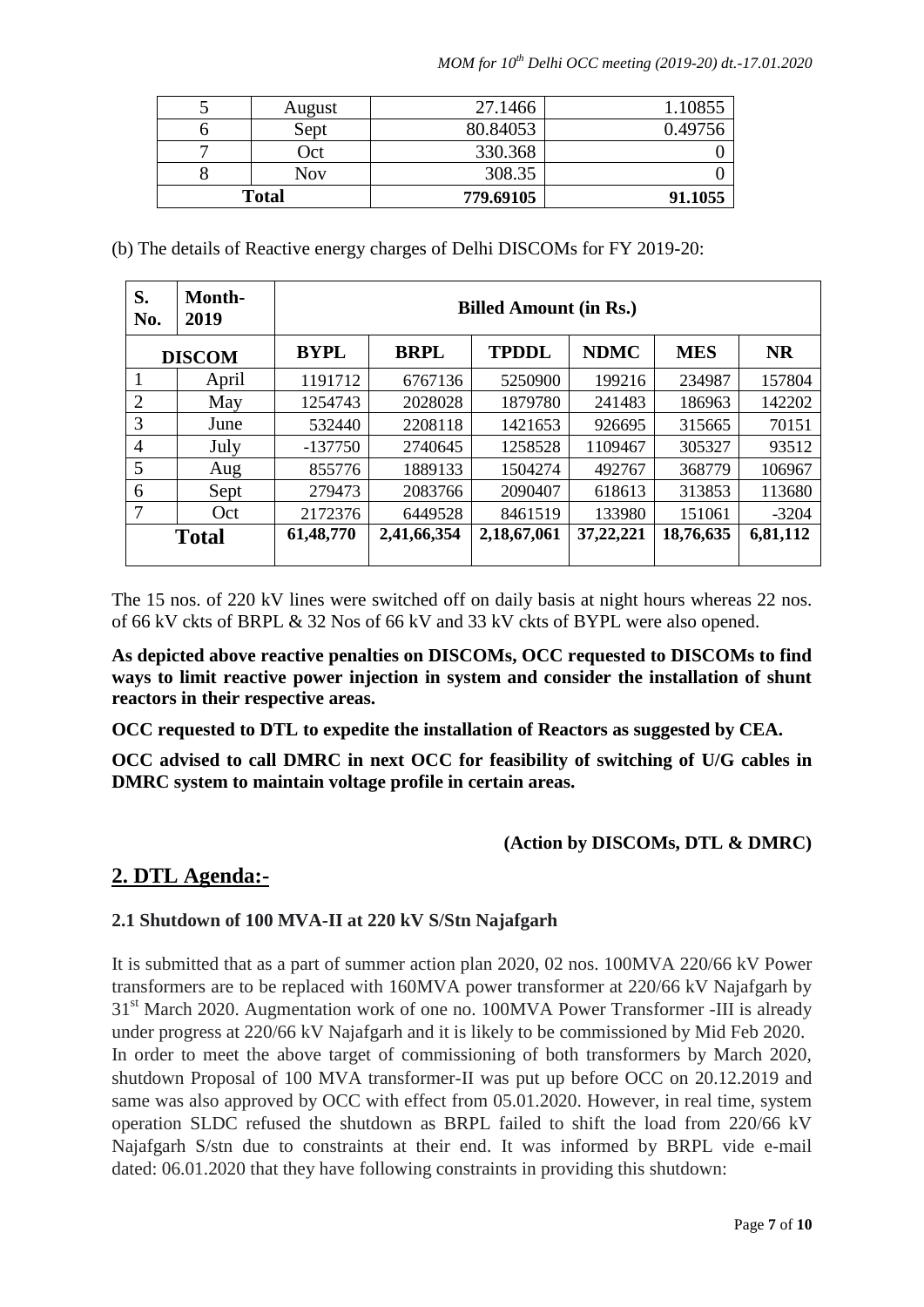**(1).** 400/220KV Mundka- NWW U/G cable faulty.

**(2).** 220KV PPK-2 to Hastal U/G cable faulty.

Further to explore the possibility of above shutdown , a meeting was held in the office of GM(O&M)-I on 08.01.2020 with BRPL and System Operation SLDC wherein it was decided that BRPL will make all out effort to revive the aforesaid faulty feeders so that above shutdown may be availed . Now, it has been gathered that 400/220KV Mundka-NWW has been revived by BRPL on 10.01.2020.

It is pertinent to mention here that aforesaid shutdown of 100 MVA Trf-II is urgently required till  $31<sup>st</sup>$  March (tentative) to avoid contractual complications including financial implications because of expiry of extended time period of the contract.

**During deliberation, BRPL shown its limitation to allow above shutdown in view of: (i) Delhi assembly election, as continuity & reliability of electric supply need to be maintained.**

**(ii) 66kV Mundka-Nangloi Ckt which caters the load of Najafgarh area is still under breakdown.** 

**As of now, the load of above Ckt is feeding through a temporary arrangement at 66kV Mangolpuri-Nangloi Ckt (belongs to TPDDL). On this Ckt an extra margin of 20MW needed at BRPL end. However, TPDDL did not agree for this as they are unable to shift the load of this area.**

**DTL insisted that, to maintain uninterrupted supply in Najafgarh area in coming summer season above augmentation work shall be completed during Jan-March month period (a lean period for load demand in this area).** 

**In view of above, OCC advised BRPL to expeditiously revive the faulty feeders or transfer its load within one week period so that this proposed DTL shutdown can be availed without any further delay. OCC approved the shutdown from 20.01.2020 subjected to system real time condition/availability to be ascertained by SLDC.** 

**(Action by BRPL & DTL)**

| <b>SN</b> | Date of S/D         | Duration | Name of the Work Done     |                                     | Remarks |
|-----------|---------------------|----------|---------------------------|-------------------------------------|---------|
|           |                     |          | Element                   |                                     |         |
|           | $1/20/2020$ to till |          | Continuous   100MVA-I     | Replacement of   Load will be       |         |
|           | the commissioning   |          | along                     | with 100MVA power   managed through |         |
|           | of new 160MVA       |          | $66$ KV I/C-I $\parallel$ | transformer no. I   100MVA Tx-2     |         |
|           | $Pr$ Tx             |          |                           | with new 160MVA $\&$ 3.             |         |
|           |                     |          |                           | power transformer                   |         |
|           |                     |          |                           | of BHEL make                        |         |

**2.2 Shutdown of 100MVA Tx-I at 220kV Sarita Vihar S/stn scheduled from 20.01.2020 for replacement of this Tx with a new 160MVA Tx.**

**This shutdown was deliberated & approved by Delhi OCC from 20.01.2020 as per consent given by BSES. This shutdown may be provided subjected to system real time condition.**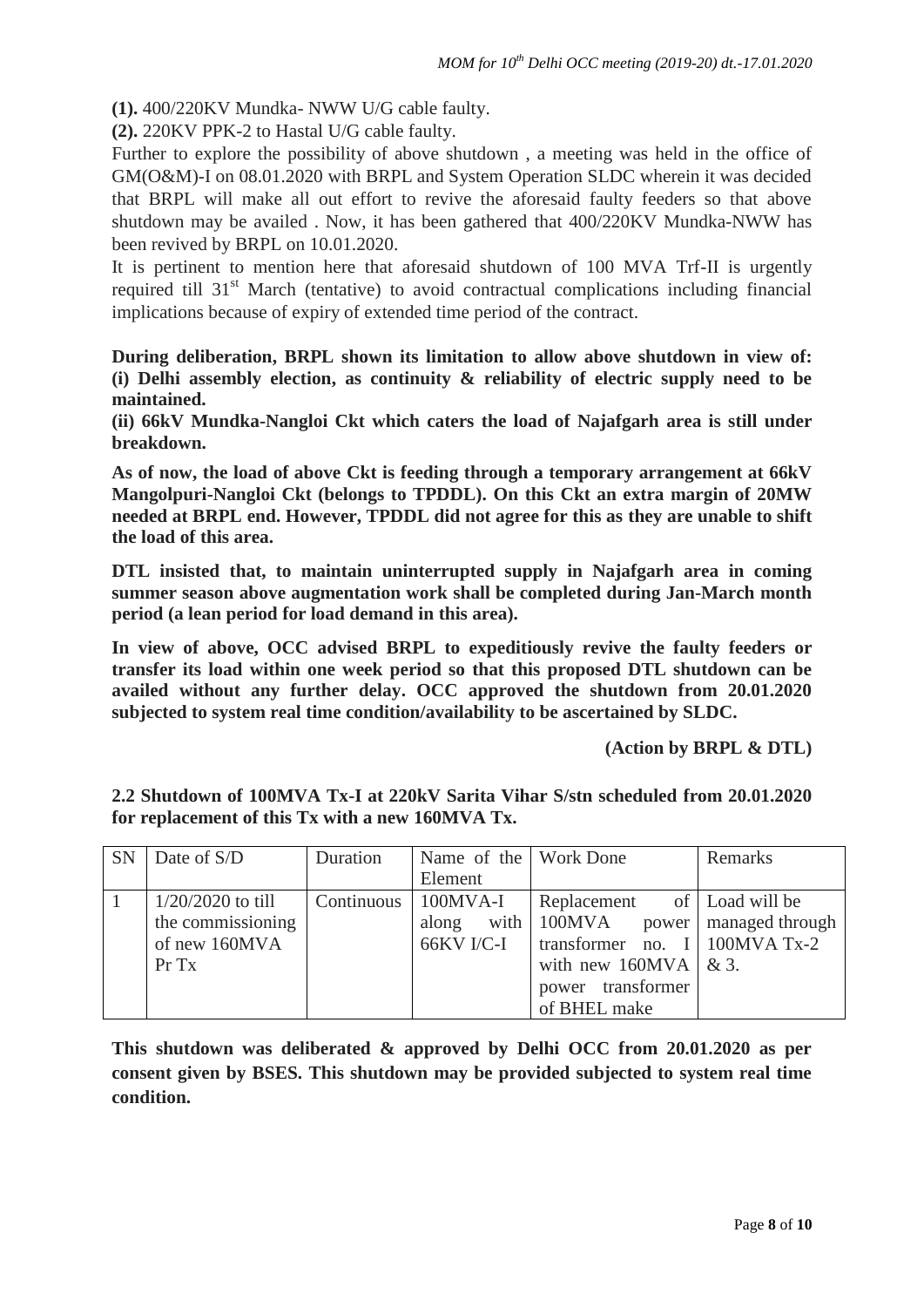# **On-Table Agenda**

# **(1). Shutdown of 220kV Lodhi Road-Maharani Bagh Ckt-II**

| S.No | <b>Name of Line</b>              | <b>Start of Shutdown</b> | Finish     |
|------|----------------------------------|--------------------------|------------|
|      | Lodhi Road-Maharani Bagh Ckt-II. | 30.01.2020               | 15.03.2020 |
|      |                                  |                          |            |

DTL (Project deptt) apprised OCC that work related to system strengthening/ HTLS reconductoring in 220kV Lodhi Road-Maharani Bagh Ckt-I is under progress & expected to be completed in last week of this month.

### **DTL requested for shutdown of 220kV Lodhi Road-Maharani Bagh Ckt-II for HTLS reconductoring works as above.**

**OCC approved this shutdown for the period of 01.02.2020 to 28.02.2020 (subjected to completion of HTLS reconductoring in 220kV M.Bagh-Lodhi Road Ckt-I).**

### **(Action by DTL)**

### **(2). Shutdown of 220kV Pragati-Maharani Bagh Ckt & Pragati-Sarita Vihar Ckt at 220kV Pragati sub-station.**

DTL (Project deptt) working for strengthening of foundation of OET support structure at Pragati Power substation & trench excavation works for Laying, testing & commissioning of 220kV U/G 1x1000 Sq.mm. U/G XLPE Cable (Twin Cable). So, according to above plan we are requesting shutdown for both ckt as under:-

| S.N | <b>Name of Line</b>             | <b>Start of shutdown</b> | Finish     |
|-----|---------------------------------|--------------------------|------------|
|     | 220kV Pragati-Maharani Bagh Ckt | 01.02.2020               | 22.03.2020 |
| ۷.  | 220kV Pragati-Sarita Vihar Ckt  | 01.02.2020               | 22.03.2020 |

**OCC advised that to maintain system reliability, above shutdown shall be availed as one ckt at a time. OCC approved shutdown for Pragati-Maharani Bagh Ckt from 01.02.2020- 22.03.2020. OCC advised to DTL to expeditiously complete the work to avail shut down on other circuit. Therefore, the shutdown of Pragati-Sarita Vihar Ckt will be availed alternatively later on during this period.** 

**(Action by DTL)**

### **(3). Emergency shutdown for LILO of PPK-III-Naraina & PPK-III-PPK-I 220kV line at Dwarka Sub-Station.**

|   | S.N. Name of Lines | Date of  | Time $&$ | Work to be carried    | Remarks                                                           |
|---|--------------------|----------|----------|-----------------------|-------------------------------------------------------------------|
|   |                    | S/D      | Duration |                       |                                                                   |
|   | 220kV PPK-III to   | 20.01.20 | Cont.    | Switchover to ERS of  | During the joint meeting with PGCIL on                            |
|   | Naraina Line       | to       |          |                       | 220kV PPK-III-Naraina line $\vert$ 07.01.2020 it was decided that |
|   |                    | 21.01.20 |          | at 400/220kV          | 400/220kV GIS Dwarka substation shall                             |
|   |                    |          |          |                       | Dwarka Sub-station for LILO be charged through downstream LILO of |
| 2 | 220kV Bamnauli to  | 22.01.20 | Cont.    | 1). Shifting of 220kV | existing 220kV PPK-III to PPK-I line &                            |
|   | PPK-I Ckt-I&II     | to       |          | Bamnauli to PPK-I     | 20kV PPK-III to Naraina line at Dwarka.                           |